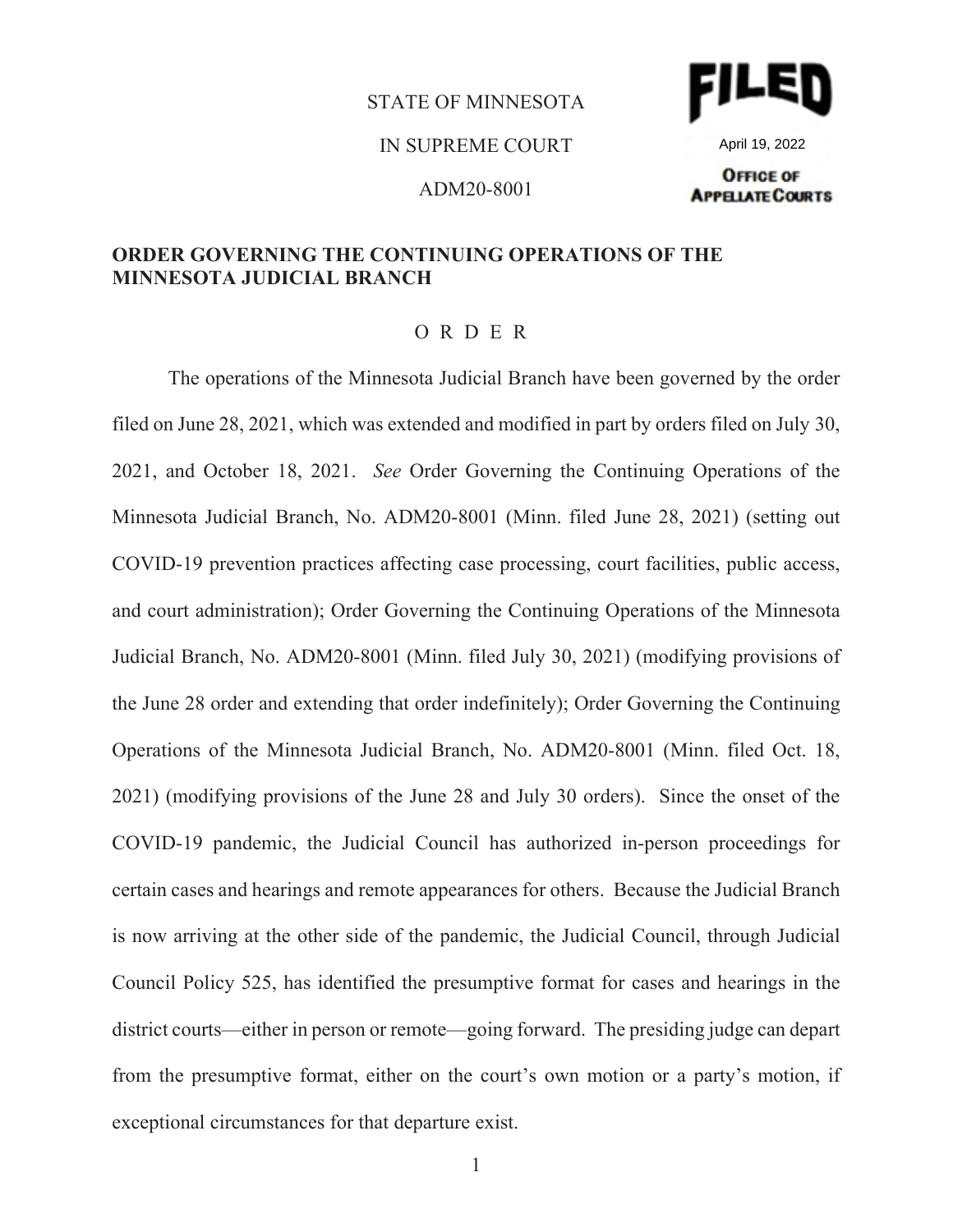The purpose of the presumptive format standards is to provide statewide consistency for parties and district courts. Statewide consistency will also be beneficial in applying the exceptional circumstances standard. Court rules that govern criminal and civil proceedings do not expressly establish standards for hearing formats or, if the rules do so, do not establish standards for exceptions to that format. Until such rules defining "exceptional circumstances" are in place, this order will govern the district court's analysis of whether to grant exceptions to the presumptive hearing format.

### IT IS HEREBY ORDERED THAT:

1. Effective June 6, 2022, the hearing format standards set out in Judicial Council Policy 525 shall apply to all proceedings in the district courts unless the particular case type or proceeding is expressly excluded from those standards. The presiding judge may depart from the presumptive format only if the judge determines that exceptional circumstances exist in light of the particular needs of the case or the parties, or concerns of economy or efficiency. The parties' agreement to depart from the presumptive format alone does not satisfy the exceptional circumstances requirement.

2. District courts may consider the following factors when determining whether exceptional circumstances exist, either on their own motion or on the motion of any party,

## **to allow one or more parties to appear in person for a presumptively remote hearing:**

- i. All parties, and the court, agree that the hearing should be held in person (this factor, by itself, does not constitute exceptional circumstances);
- ii. A party lacks access to technology to participate remotely, and the party cannot reasonably be expected to gain access to such technology before the hearing;
- iii. The importance and complexity of the proceeding;
- iv. There are too many participants in the hearing to easily keep track of them all on a computer screen;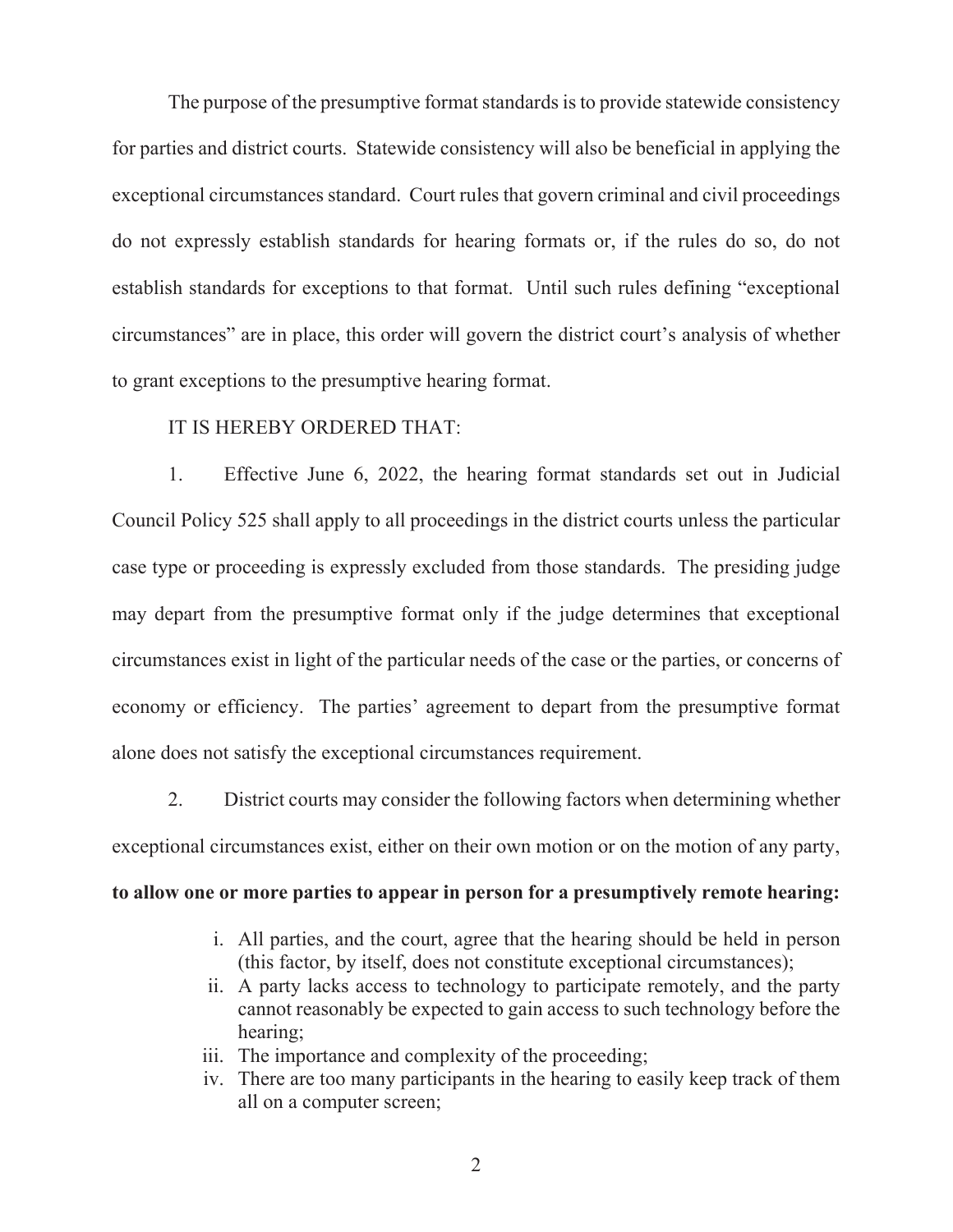- v. For an evidentiary proceeding, whether appearing remotely would allow for effective examination of the witness and maintain the solemnity and integrity of the proceedings and thereby impress upon the witness the duty to testify truthfully;
- vi. Any undue surprise or prejudice that would result; and
- vii. Such other factors, based upon the specific facts and circumstances of the case, as the court determines to be relevant.

District courts may consider the following factors when determining whether

exceptional circumstances exist, either on their own motion or on the motion of any party,

# **to allow one or more parties to appear remotely for an in-person hearing:**

- i. All parties, and the court, agree that the hearing should be held remotely (this factor, by itself, does not constitute exceptional circumstances);
- ii. Holding the hearing in person would cause a hearing participant to reasonably fear for their safety;
- iii. The cost and time savings to any party;
- iv. A hearing participant would need to travel unreasonably far to the hearing location or it would be unduly burdensome for a hearing participant to secure transportation to the hearing;
- v. A hearing participant is in custody or residential treatment and cannot physically travel to the hearing but can participate remotely;
- vi. Inclement weather conditions make travel to an in-person hearing a risk to the personal safety of any hearing participants;
- vii. Unavoidable scheduling conflicts of the parties preventing the matter from moving forward in a more timely way;
- viii. The importance and complexity of the proceeding;
- ix. For an evidentiary proceeding or trial, whether appearing remotely would allow for effective examination of the witness and maintain the solemnity and integrity of the proceedings and thereby impress upon the witness the duty to testify truthfully;
- x. Any undue surprise or prejudice that would result; and
- xi. Such other factors, based upon the specific facts and circumstances of the case, as the court determines to be relevant.
- 3. Civil commitment proceedings that are before the Commitment Appeal Panel

established under Minn. Stat. § 253B.19, subd. 1 (2020), shall continue as scheduled by

the panel. The panel may conduct any proceedings or hearings using remote technology.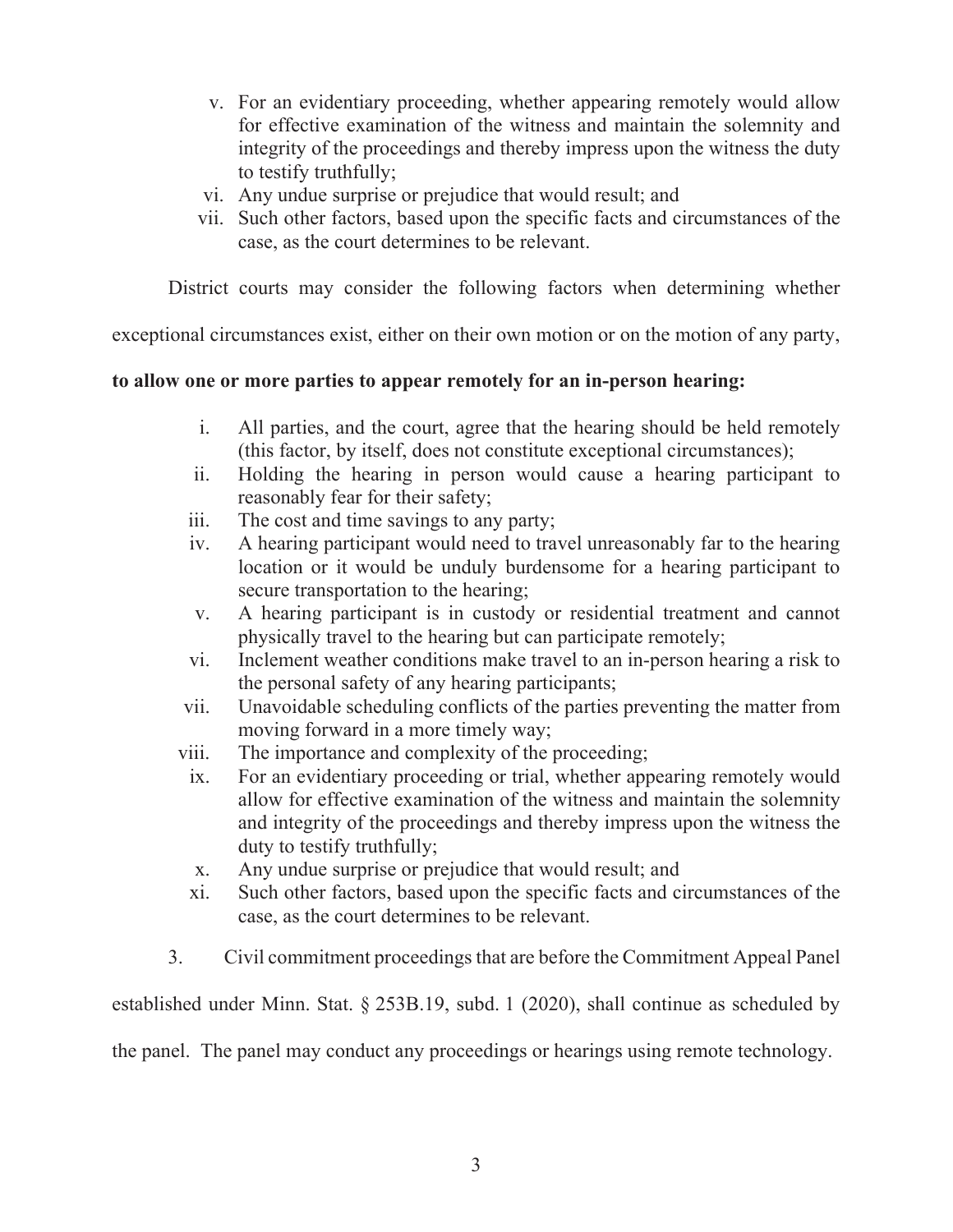4. The Office of Lawyers Professional Responsibility and the Board of Law Examiners shall continue to conduct the business of those offices consistent with the sound discretion of the Directors of those offices and the rules that govern the work of and proceedings before those offices. The Directors are authorized to use remote technology or exposure prevention measures as needed or if appropriate for the operations of the office and for proceedings held by the office or before the boards or panels of those offices under the applicable rules. Panels of the Lawyers Professional Responsibility Board and referees appointed by this court to conduct public hearings under the Rules on Lawyers Professional Responsibility shall decide whether a hearing will be held in person or by remote means.

5. Rules of procedure that prohibit holding court proceedings remotely or that constrain the use of remote technology to conduct court proceedings, specifically Minn. R. Crim. P. 1.05, Minn. Gen. R. Prac. 131, Minn. Gen. R. Prac. 309.02, Minn. Gen. R. Prac. 359, Minn. R. Juv. Prot. P. 11, Minn. R. Adoption P. 12, and Minn. Spec. R. Commit. P. 14, are suspended to the extent that those rules contradict the terms of this order or Judicial Council Policy 525.

6. The Supreme Court Advisory Committees on the General Rules of Practice for the District Courts, the Rules of Civil Procedure, the Rules of Criminal Procedure, the Rules of Juvenile Delinquency Procedure, the Rules of Procedure Governing Proceedings Under the Minnesota Commitment and Treatment Act, and the Rules of Juvenile Protection Procedure are directed to review the rules that govern the format for proceedings in the district courts. Those committees are directed to consider whether amendments to the rules are necessary to implement the presumptive format for hearings reflected in Judicial Council Policy 525 that are governed by those rules, as well as the exceptional